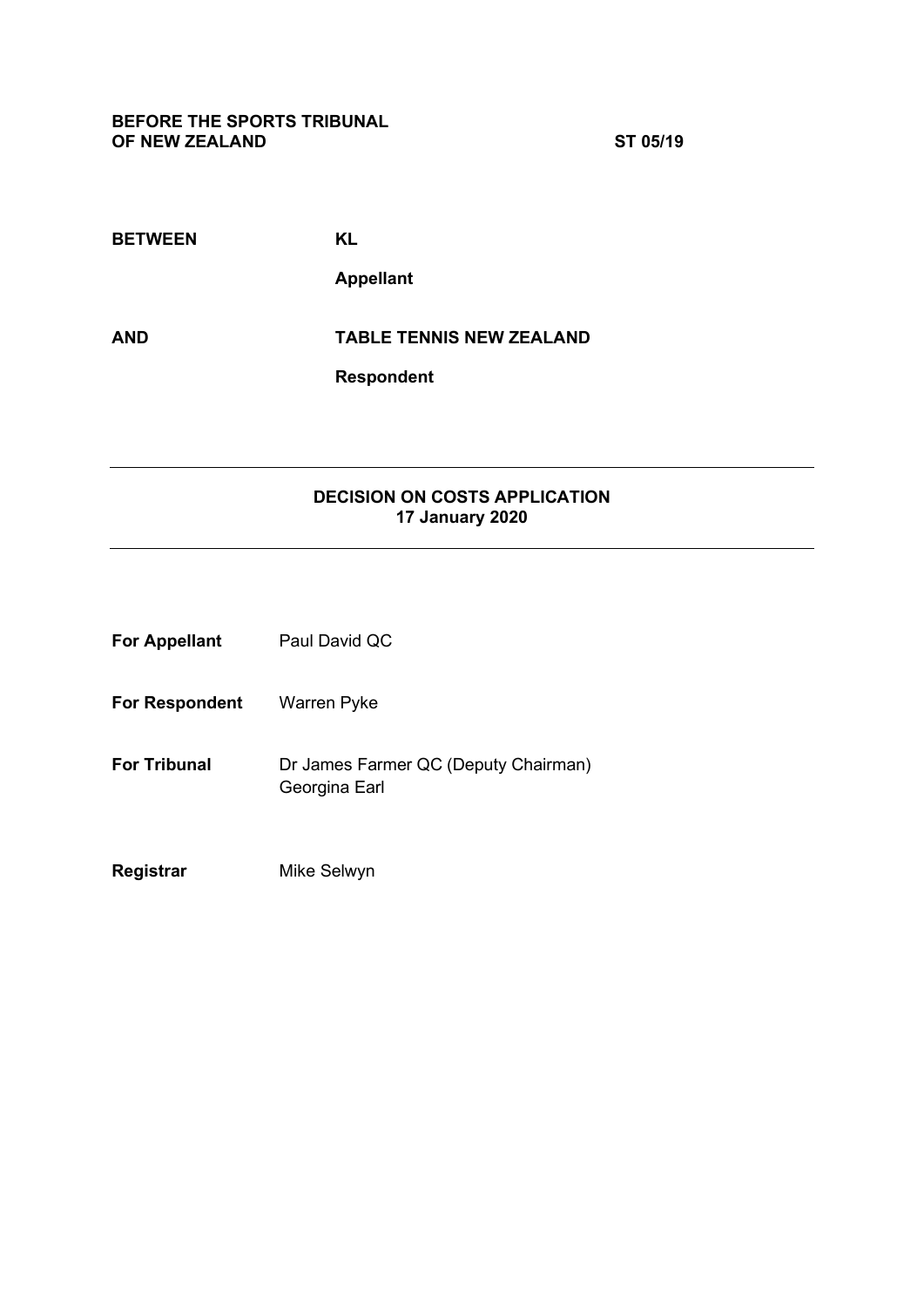## **Introduction**

- 1. On 1 July 2019, the Tribunal issued a Decision on an appeal by a 12-year-old table tennis player who had originally been selected in a national team to compete in the Oceania Junior Table Tennis Championships in Tonga. For confidentiality reasons, both in respect of herself and officials who were involved, she was identified in this Decision as "KL".
- 2. The Tribunal, after conducting an oral hearing at which KL was represented by Senior Counsel and supported by her grandmother in particular, allowed the appeal and ordered Table Tennis New Zealand (TTNZ) to restore her to the team. This order was complied with, though there was a need for a Supplementary Decision (dated 31 July 2019) to clarify certain matters raised by TTNZ (considered below) and KL duly competed in the Championships.
- 3. After the Decision had been given, KL's grandmother did raise the question of the appeal filing fee and inter-party costs at an early stage with the Registrar of the Tribunal who advised her that a formal application would be required but that it would be highly unlikely that costs would be awarded. The filing fee was however refunded at that time.
- 4. Subsequently, an application was made by KL's grandmother to the Disputes Tribunal to recover costs of the Sports Tribunal proceeding but that Tribunal declined jurisdiction on the ground that the Sports Tribunal was the appropriate forum. That led to an application being made on 22 November 2019 for an award of costs by this Tribunal. In these circumstances, we do not think that delay in making an application to the Tribunal is a factor to be taken into account.
- 5. The facts leading to the removal of the Appellant from the team and the reasons for the Tribunal's findings are fully set out in the Decision and we don't repeat them here beyond saying that we did find that TTNZ had failed to follow a fair process in dealing with issues that had arisen. We expressed concern that a constructive suggestion made by the High Performance Convenor of a meeting to try and resolve difficulties at that time was not acted upon by higher management of TTNZ when the matter was elevated to them.
- 6. In our Decision of 1 July 2019, we expressed the view that, irrespective of the outcome of the appeal, it would be beneficial to endeavor to arrange a meeting between KL, and her grandmother, and the relevant officials of TTNZ with a view to restoring relationships given the probability of KL continuing in table tennis competition.
- 7. Arrangements to this effect were made but a degree of apparent confusion arose as to whether the purpose of such a meeting was to include a mediation of the costs application. There being no clear agreement on this issue, we think it appropriate to continue to deal with the costs application that was made. In so doing, we have received the benefit of written submissions from Warren Pyke, barrister, on behalf of TTNZ and, in reply, from Paul David QC on behalf of the Appellant.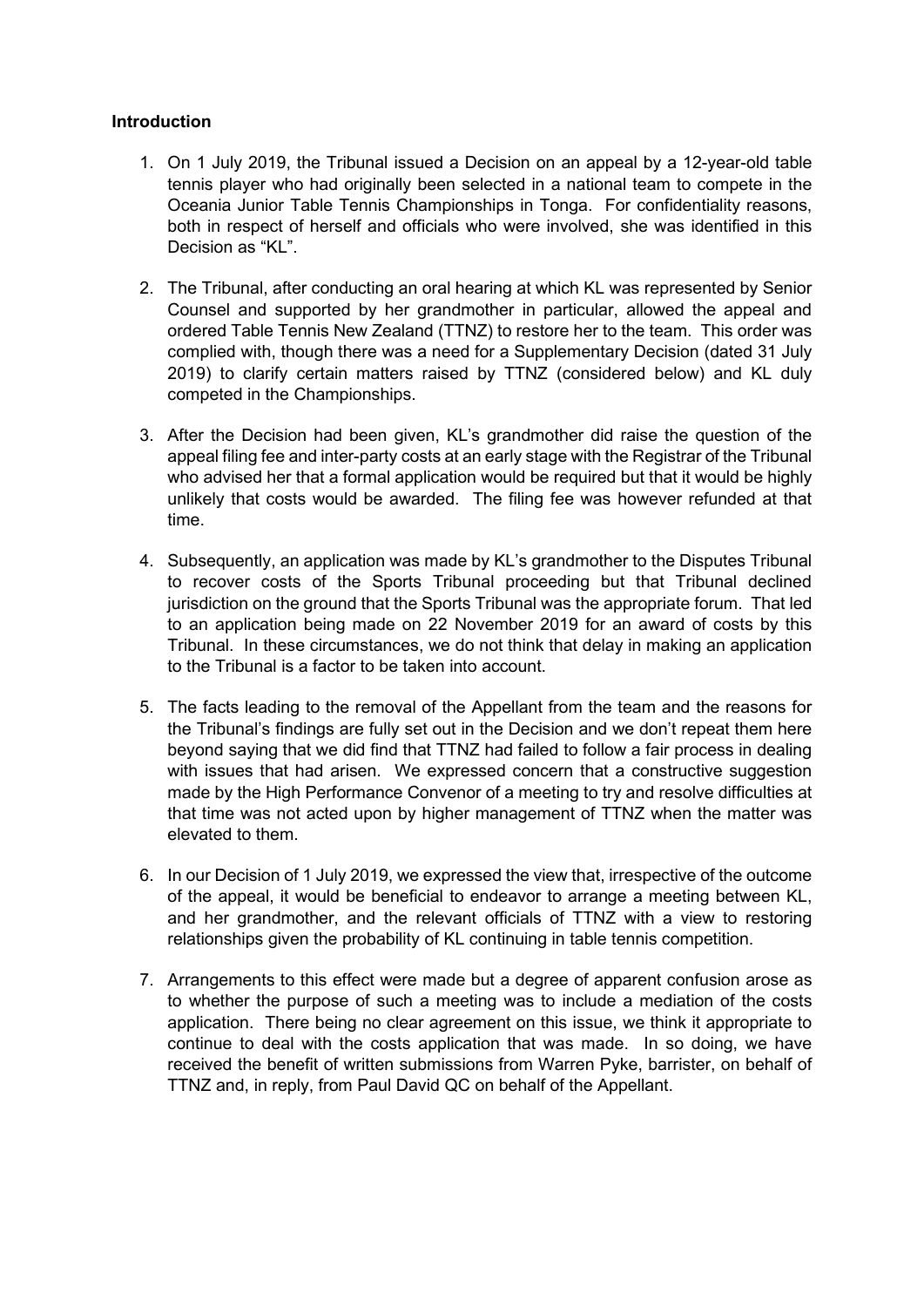## **Decision on Costs**

- 8. The traditional position in the Tribunal has been that costs normally lie where they fall. That was the stated position in the 2003 Rules. However, the current rule – Rule 29 – is more enabling. Nevertheless, in a decision under the current Rules – *Andrew Roy v. Canoe Racing New Zealand* ST 05/15, 21 May 2015 – the Tribunal reiterated that in general its practice is one of reluctance to award costs and where they are awarded to do so at a modest level. In that case, the Tribunal awarded \$4,000 including the \$500 filing fee.
- 9. In the present case, Mr Pyke takes two jurisdictional points. The first relies on an interpretation of Rule 24 which permits a minor to be a party to a proceeding and also to be represented by any person. In the latter case, however, it is said: "The Minor shall be responsible for any costs incurred as a result of such representation". Mr Pyke says that this means that there is no power to award costs in favour of a minor. Mr David responds to that submission by saying that such an interpretation "makes no sense".
- 10. Our more restrained formulation is that Rule 24 is enabling and it would undermine the benefits intended to facilitate access to the Tribunal for a minor if it could not recover the party and party costs that adult parties are entitled to seek. We think that rule 24 is addressing the sort of situation that arises in the ordinary courts where a minor is represented by a guardian ad litem and is intended to ensure that remuneration for the "guardian" (in this case KL's grandmother) is not passed on to the other party. Legal representation by counsel is, in our view, a different matter.
- 11. Mr Pyke's second jurisdictional point is that the Tribunal is now *functus officio* because the question of costs was not dealt with in the Tribunal's Decision of 1 July 2019 or expressly reserved. We do not agree. We certainly think that costs applications should be made promptly and that a failure to do so may in itself entitle the Tribunal to exercise its discretion against an award of costs. As stated above, we do not think this is such a case.
- 12. In the present case, following our Decision of 1 July, TTNZ corresponded extensively with the Registrar of the Tribunal, initially indicating an intention either to appeal or to apply for a rehearing. Neither event occurred. TTNZ then raised the fact that the player who we had been advised had been selected expressly to replace KL was now said (for the first time to the Tribunal) to have been selected in her own right to compete in a doubles event. This led to the Tribunal issuing a Supplementary Judgment. Contrary to Mr Pyke's submission, the Decision of 1 July 2019 proved to be anything but "final", a fact which TTNZ itself caused.
- 13. As recorded above, KL's grandmother had also (promptly) sought the recovery of costs incurred in prosecuting the appeal before the Disputes Tribunal which however said that this was more properly a matter for this Tribunal which is where ultimately she has now ended up.
- 14. In all the circumstances, we are prepared to consider the costs application on its merits